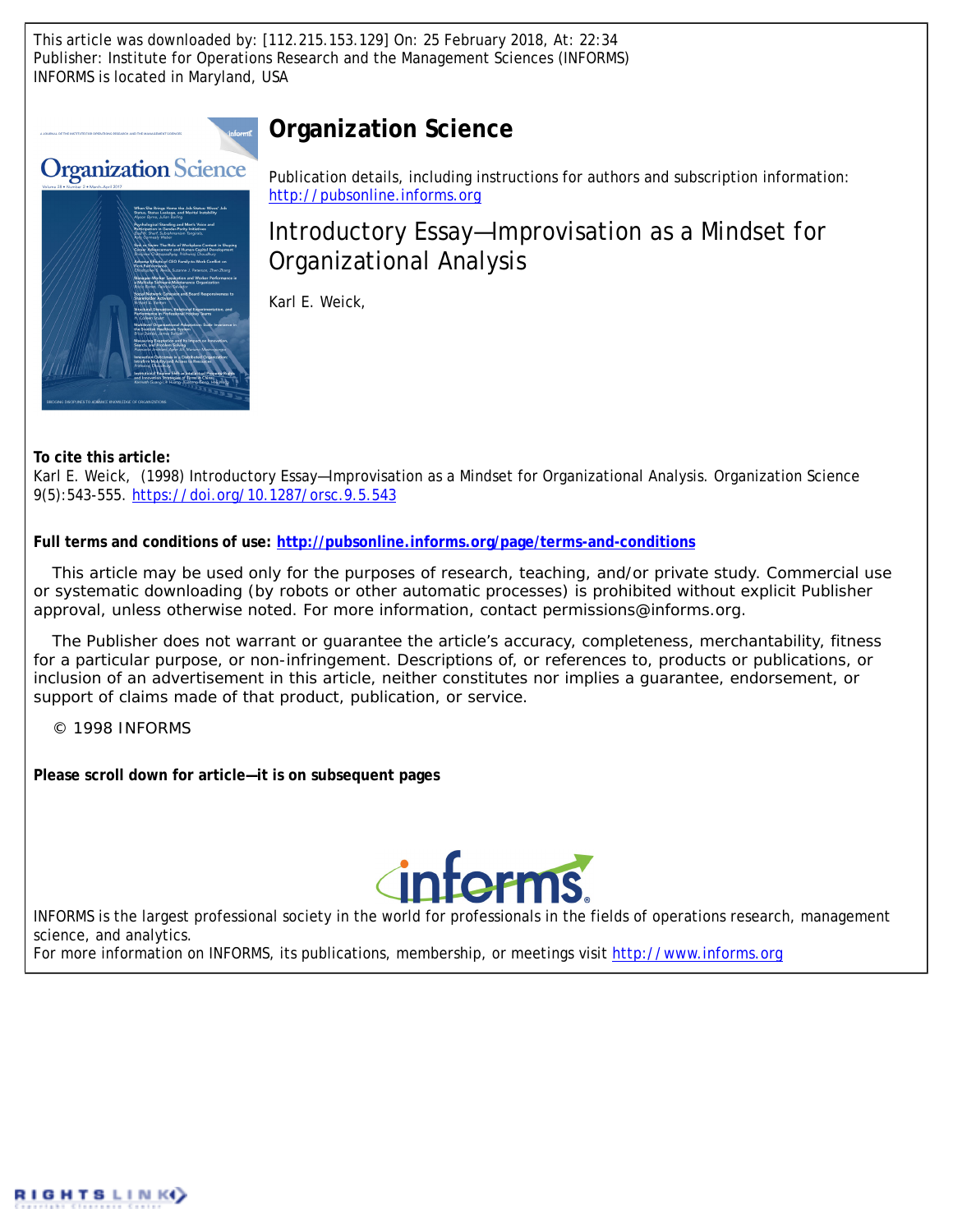# *Introductory Essay*

# Improvisation as a Mindset for Organizational Analysis

Karl E. Weick

*School of Business Administration, University of Michigan, Ann Arbor, Michigan 48109*

The emphasis in organizational theory on order and control often handicaps theorists when they want to understand the processes of creativity and innovation. Symptoms of the handicap are discussions of innovation that include the undifferentiated use of concepts like flexibility, risk, and novelty; forced either-or distinctions between exploration and exploitation; focus on activities such as planning, visioning, and strategizing as sites where improvements are converted into intentions that await implementation; and reliance on routine, reliability, repetition, automatic processing, and memory as the glue that holds organization in place. Since the term "organization" itself denotes orderly arrangements for cooperation, it is not surprising that mechanisms for rearranging these orders in the interest of adaptation, have not been developed as fully. (See Eisenberg (1990) for an important exception.) That liability can be corrected if we learn how to talk about the process of improvisation.

Thus, the purpose of this essay is to improve the way we talk about organizational improvisation, using the vehicle of jazz improvisation as the source of orienting ideas. I start with two brief descriptions of the complexity involved when musicians compose in the moment. Then I review several definitions intended to capture holistically what is happening when people improvise. Next, I take a closer look at selected details in improvisation, namely, degrees of improvisation, forms for improvisation, and cognition in improvisation. These understandings are then generalized from jazz to other settings such as conversation, therapy, and relationships of command. I conclude with implications for theory and practice.

#### **Descriptions of Jazz Improvisation**

Here are two accounts of what happens when order and control are breached extemporaneously in jazz performances, and a new order created.

The sense of exhilaration that characterizes the artist's experiences under such circumstances is heightened for jazz musicians as storytellers by the activity's physical, intellectual, and emotional exertion and by the intensity of struggling with creative processes under the pressure of a steady beat. From the outset of each performance, improvisers enter an artificial world of time in which reactions to the unfolding events of their tales must be immediate. Furthermore, the consequences of their actions are irreversible. Amid the dynamic display of imagined fleeting images and impulses—entrancing sounds and vibrant feelings, dancing shapes and kinetic gestures, theoretical symbols and perceptive commentaries—improvisers extend the logic of previous phrases, as ever-emerging figures on the periphery of their vision encroach upon and supplant those in performance. Soloists reflect on past events with breathtaking speed, while constantly pushing forward to explore the implications of new outgrowths of ideas that demand their attention. Ultimately, to journey over musical avenues of one's own design, thinking in motion and creating art on the edge of certainty and surprise, is to be "very alive, absolutely caught up in the moment." (Berliner 1994, p. 220)

While they are performing their ideas, artists must learn to juggle short- and intermediate-range goals simultaneously. To lead an improvised melodic line back to its initial pitch requires the ability to hold a layered image of the pitch in mind and hand while, at the same time, selecting and performing other pitches. The requirements of this combined mental and physical feat become all the more taxing if, after improvising an extended phrase, soloists decide to manipulate more complex material, developing, perhaps, its middle segment as a theme. In all such cases, they must not only rely on their memory of its contour, but their muscular memory must be flexible enough to locate the segment's precise finger pattern instantly within their motor model of the phrase. (Berliner 1994, p 200)

Attempts to capture definitionally what is common among these examples have taken a variety of forms.

1047-7039/98/0905/0543/\$05.00 Copyright © 1998, Institute for Operations Research and the Management Sciences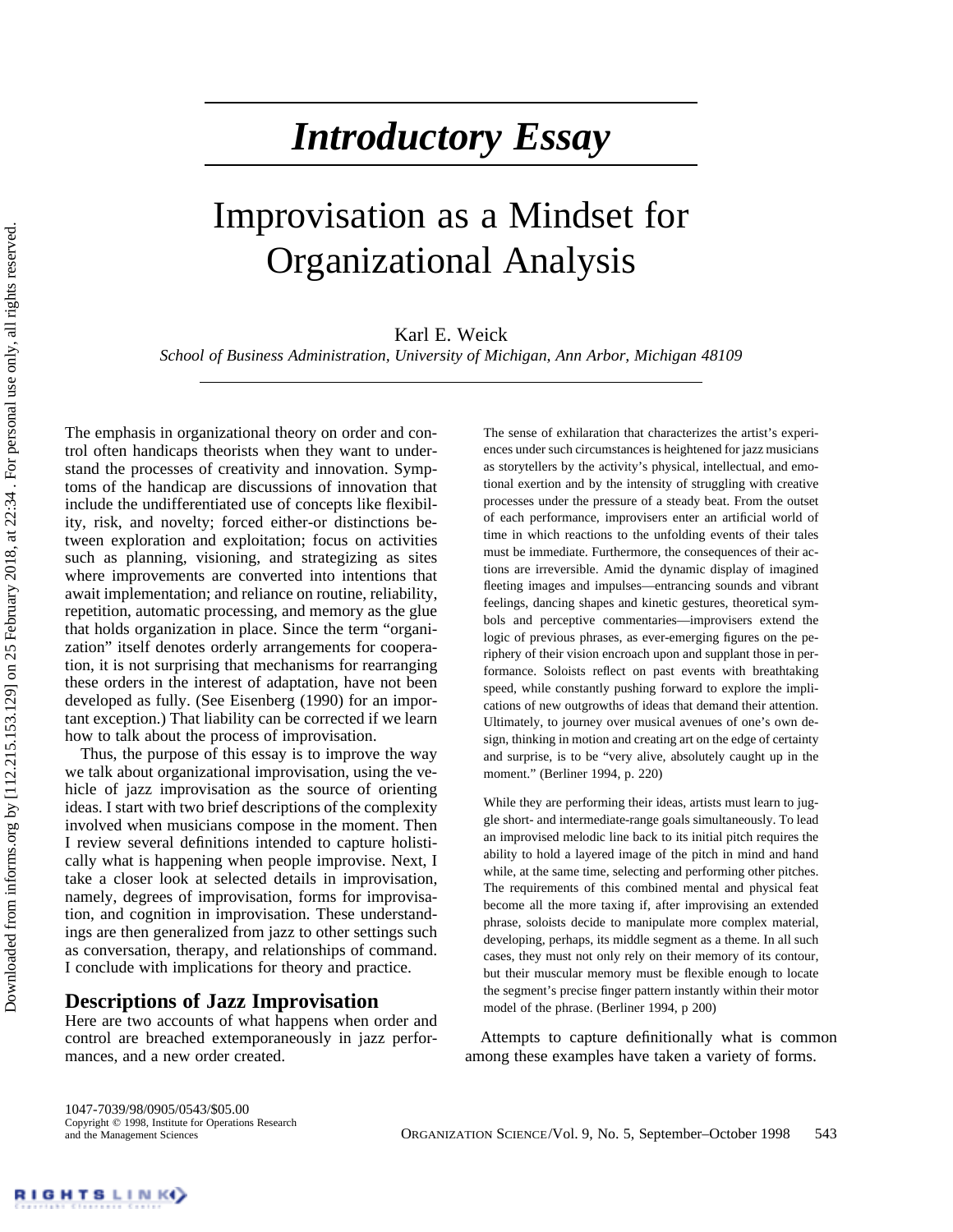The word improvisation itself is rooted in the word "proviso" which means to make a stipulation beforehand, to provide for something in advance, or to do something that is premeditated. By adding the prefix "im" to the word proviso, as when the prefix "im" is added to the word mobile to create immobile, improvise means the *opposite* of proviso. Thus improvisation deals with the unforeseen, it works without a prior stipulation, it works with the unexpected. As Tyler and Tyler (1990) put it, improvisation is about the un-for-seen and unprovidedfor which means it "is the negation of foresight, of planned-for, of doing provided for by knowing, and of the control of the past over the present and future"  $(p, x)$ .

Some descriptions of improvisation, often those associated with jazz, describe this lack of prior stipulation and lack of planning as composing extemporaneously, producing something on the spur of the moment. Thus, we have Schuller's (1968, p. 378) influential definition that jazz involves "playing extemporaneously, i.e., without the benefit of written music . . . (C)omposing on the spur of the moment." Schön describes this extemporaneous composing in more detail as "on-the-spot surfacing, criticizing, restructuring, and testing of intuitive understandings of experienced phenomena" while the ongoing action can still make a difference (1987, pp. 26–27).

I have found it hard to improve on the following definition, which is the one that guides this essay: "Improvisation involves reworking precomposed material and designs in relation to unanticipated ideas conceived, shaped, and transformed under the special conditions of performance, thereby adding unique features to every creation" (Berliner 1994, p. 241).

It is also possible to, highlight definitionally, subthemes in improvisation. Thus, one can focus on order and describe improvisation as "flexible treatment of preplanned material" (Berliner 1994, p. 400). Or one can focus on the extemporaneous quality of the activity and describe improvisation as "intuition guiding action in a spontaneous way" (Crossan and Sorrenti 1996, p. 1) where intuition is viewed as rapid processing of experienced information (p. 14). Attempts to situate improvisation in organization lead to definitions such as the Miner et al. (1996) suggestion that improvisation consists of deliberately chosen activities that are spontaneous, novel, and involve the creation of something while it is being performed (pp. 3–4).

While it is tempting to adopt these compressed themes in the interest of economy, we may be better served as theorists if we retain the larger and more complex set of options and see which subsets are most useful to explain which outcroppings. For example, spontaneity and intuition are important dimensions of improvisation. Yet, in a rare outspoken passage, Berliner argues as follows.

[T]he popular definitions of improvisation that emphasize only its spontaneous, intuitive nature—characterizing it as the 'making of something out of nothing'—are astonishingly incomplete. This simplistic understanding of improvisation belies the discipline and experience on which improvisers depend, and it obscures the actual practices and processes that engage them. Improvisation depends, in fact, on thinkers having absorbed a broad base of musical knowledge, including myriad conventions that contribute to formulating ideas logically, cogently, and expressively. It is not surprising, therefore, that improvisers use metaphors of language in discussing their art form. The same complex mix of elements and processes coexists for improvisers as for skilled language practitioners; the learning, the absorption, and utilization of linguistic conventions conspire in the mind of the writer or utilization of linguistic conventions conspire in the mind of the writer or speaker—or, in the case of jazz improvisation, the player—to create a living work. (Berliner 1994, p. 492)

What Berliner makes clear is that the compression of experience into the single word "intuition" desperately needs to be unpacked because it is the very nature of this process that makes improvisation possible and separates good from bad improvisation.

Similarly, Berliner is worried lest, in our fascination with the label "spontaneous," we overlook the major investment in practice, listening, and study that precedes a stunning performance. A jazz musician is more accurately described as a highly disciplined "practicer" (Berliner 1994, p. 494) than as a practitioner.

Reminders that we should take little for granted in initial studies of improvisation seem best conveyed by more complex definitions that spell out what might be taken for granted. In the following section, I will suggest three properties of improvisation that may be especially sensitive to changes in other organizational variables. The implied logic is that changes in these variables affect the adequacy of improvisation which in turn affects adaptation, learning, and renewal.

#### **Degrees of Improvisation**

To understand improvisation more fully, we first need to see that it lies on a continuum that ranges from "interpretation," through "embellishment" and "variation" ending in "improvisation" (Lee Konitz cited in Berliner 1994, pp. 66–71). The progression implied is one of increased demands on imagination and concentration. "Interpretation" occurs when people take minor liberties with a melody as when they choose novel accents or dynamics while performing it basically as written. "Embellishment" involves greater use of imagination, this time with whole phrases in the original being anticipated or delayed beyond their usual placements. The melody is rephrased but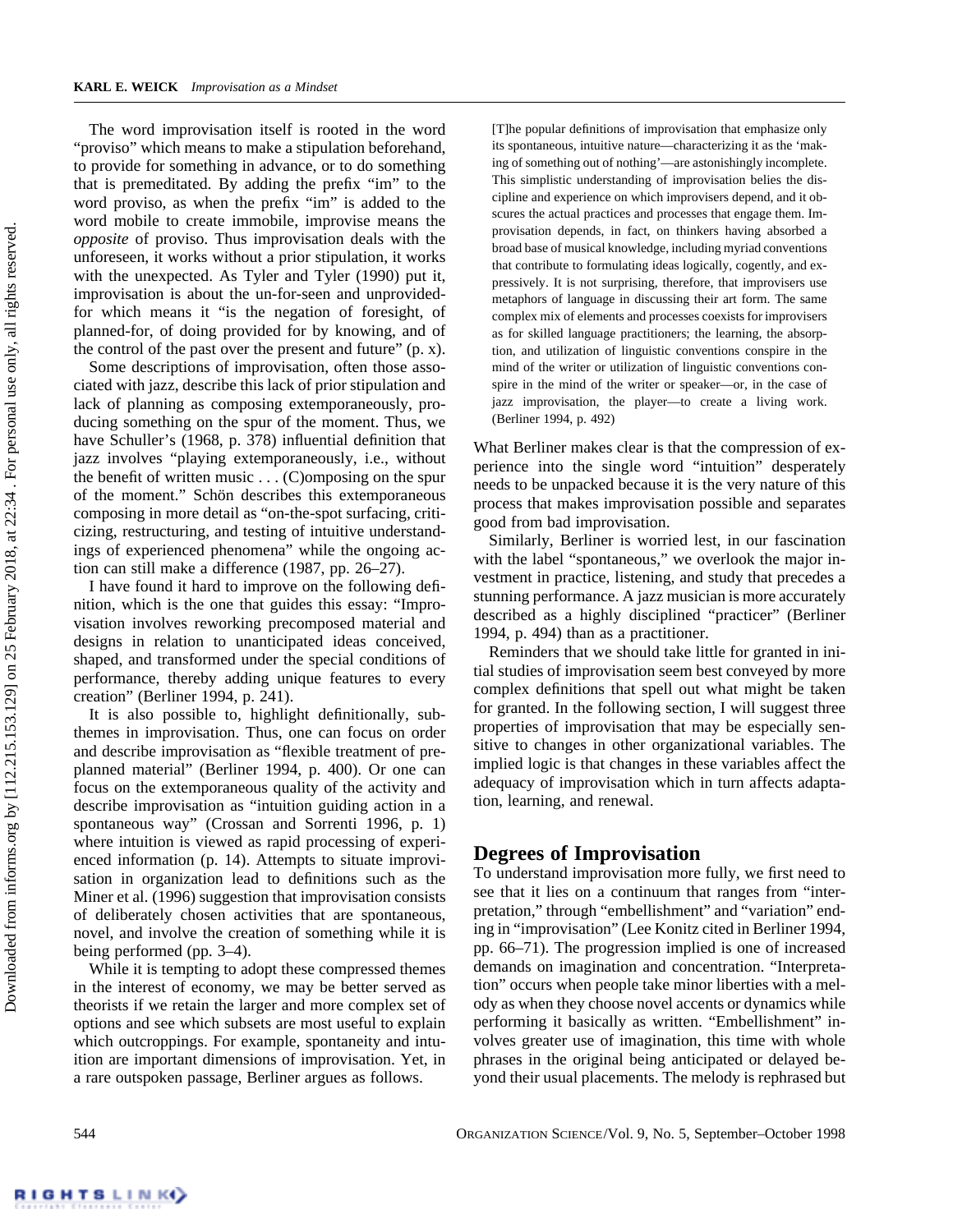recognizable. "Variation" occurs when clusters of notes not in the original melody are inserted, but their relationship to that original melody is made clear. "Improvisation" on a melody means "transforming the melody into patterns bearing little or no resemblance to the original model or using models altogether alternative to the melody as the basis for inventing new phrases" (Berliner 1994, p. 70). When musicians improvise, they "radically alter portions of the melody or replace its segments with new creations bearing little, if any, relationship to the melody's shape" (Berliner 1994, p. 77). To improvise, therefore, is to engage in more than paraphrase or ornamentation or modification.

With these gradations in mind it is instructive to reexamine existing examples of improvisation to see whether they consist of radical alterations, and new creations. Miner et al. (1996, pp. 9–14) describe several instances of organizational improvisation and the verbs they use suggest that their examples fit all four points on the continuum. Thus, they describe improvisations during new product development that consists of a "shift" in a light assembly (interpretation); a "switch" in a product definition or "adding" a light beam source (embellishment); "altering" the content of a prior routine or "revising" a test schedule (variation); and "creating" an internal focus group or "discovering" a way to do a 22-second information search in 2 seconds (improvisation). If my attempt to assign the Miner et al. (1996) verbs to Konitz's four categories is plausible, then it suggests several things. First, activities that alter, revise, create, and discover are purer instances of improvisation than are activities that shift, switch, or add. Second, activities toward the "interpretation" end of the continuum are more dependent on the models they start with than are activities toward the improvisation end. As dependency on initial models increases, adaptation to more radical environmental change should decrease. Third, as modifications become more like improvisations and less like interpretations, their content is more heavily influenced by past experience, dispositions, and local conditions. When people increasingly forego guidance from a common melody, they resort to more idiosyncratic guidance. It is here where differentials in prior experience, practice, and knowledge are most visible and have the most effect. Fourth, the stipulation that people deliberately act extempore should be easier to execute if they stick closer to a guideline than if they depart radically from it. Thus, interpretation and embellishment should be initiated more quickly under time pressure than is true for variation and improvisation. Deliberate injunctions to be radically different may falter if they fail to specify precisely what the

original model is, in what sense it is to remain a constraint, and which of its properties are constants and which are variables. These questions don't arise in the three approximations to improvisation represented by interpretation, embellishment, and variation. The point is, deliberate improvisation is much tougher, much more time consuming, and places higher demands on resources, than does deliberate interpretation. If deliberateness is a key requirement for something to qualify as organizational improvisation, and if we construe improvisation in the sense used by Konitz, then full-scale improvisation should be rare in time-pressured settings. But, if it could be accomplished despite these hurdles, then it should be a substantial, sustainable, competitive advantage.

Fifth, and finally, any one activity may contain all four gradations, as sometimes happens in jazz.

Over a solo's course, players typically deal with the entire spectrum of possibilities embodied by these separable but related applications of improvisation. At one moment, soloists may play radical, precomposed variations on a composition's melody as rehearsed and memorized before the event. The very next moment, they may spontaneously be embellishing the melody's shape, or inventing a new melodic phrase. There is a perpetual cycle between improvised and precomposed components of the artists' knowledge as it pertains to the entire body of construction materials. . . . The proportion of precomposition to improvising is likewise subject to continual change throughout a performance. (Berliner 1994, p. 222)

Re-examination of the Miner et al. (1996) examples suggests that some involve the entire spectrum of improvisation and others do not. For example, when design engineers tackled the problem of flawed filters at Fast Track, they improvised a new feature, reworked the assemblies, shifted how lights were to stand, changed the formal technical features, and added a light beam source. The intriguing possibility is that full spectrum improvisation like this has different properties than simple standalone improvisation. Full spectrum improvisation makes fuller use of memory and past experience, can build on the competencies of a more diverse population, is more focused by a melody, and may be more coherent. If this is plausible then it should be more persuasive, diffuse faster, and be more acceptable since a greater variety of people within the firm can understand how it has developed. Furthermore, they are able to recognize some of its pre-existing components. It is also possible that the smooth versus sudden changes celebrated by those who invoke the concept of punctuated equilibrium are simply manifestations of full spectrum (smooth) or solitary (sudden) improvisation.

The point of all this is that we may want to be stingy in our use of the label improvisation and generous in our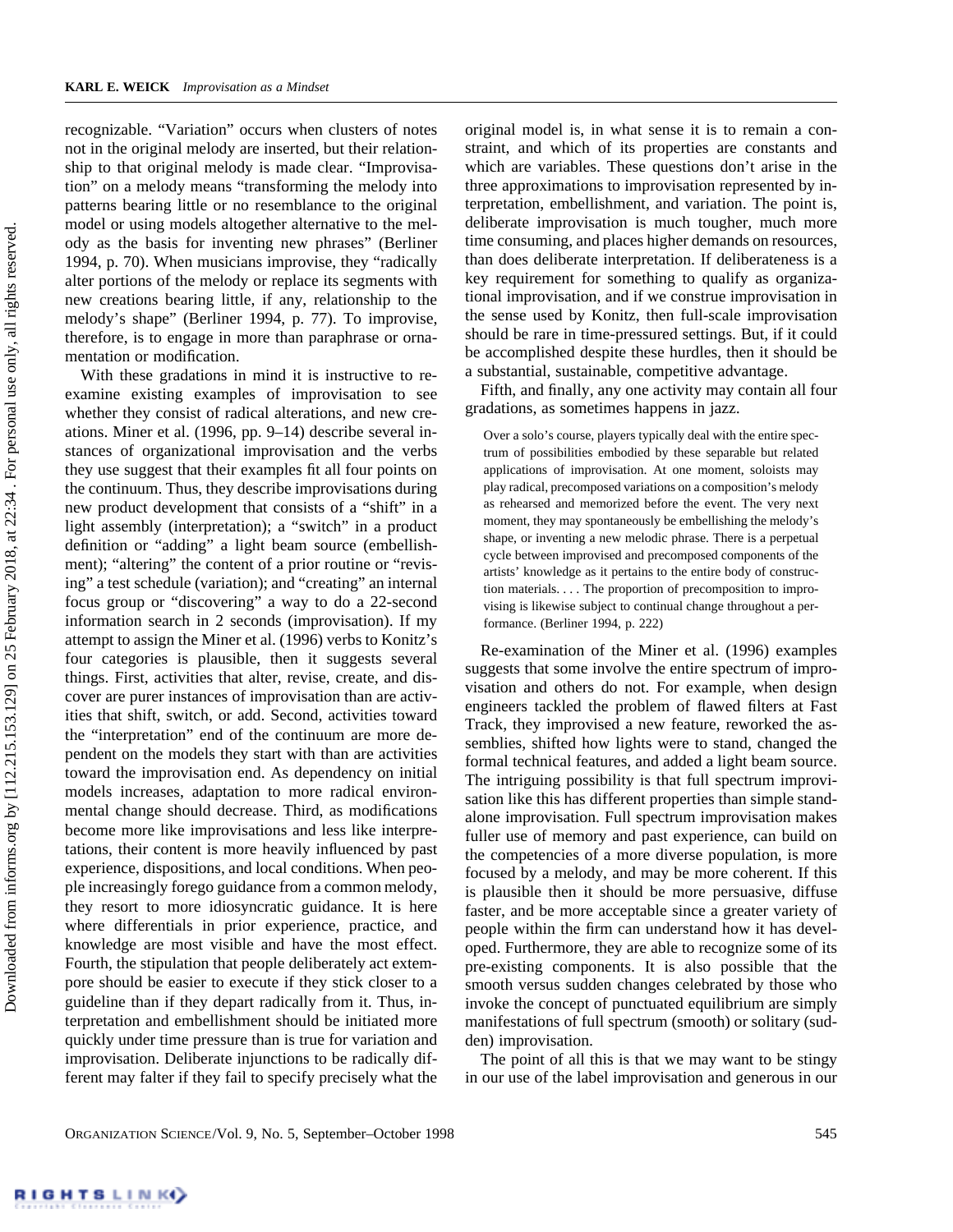use of other labels that suggest approximations to improvisation. When we focus on approximations, we focus both on connections to the past and on the original model that is being embellished. The spectrum from interpretation to improvisation mirrors the spectrum from incremental to transformational change. It becomes less common in organizations than we anticipated, but its antecedents become clearer as do its connections with themes of order and control.

#### **Forms of Improvisation**

These connected themes of order and improvisation become even clearer when we look more closely at the object to which the process of improvisation is applied. As bassist-composer, Charles Mingus, insisted, "you can't improvise on nothing; you've gotta improvise on something" (Kernfeld 1995, p. 119). This is the same Mingus who once actually reduced a promising young saxophonist to tears before an audience, with his running commentary of "Play something different, man; play something different. This is jazz, man. You played that last night and the night before" (Berliner 1994, p. 271). The ongoing tension to "improvise on something" but to keep the improvisations fresh is the essence of jazz. That tension may be weaker in non-musical organizations where routine embellishment of routines is sufficient and expected and where surprise is unwelcome. But, whether embellishment is major or minor, improvisation involves the embellishment of something.

In jazz, that "something" usually is a melody such as originated in African-American blues and gospel songs, popular songs, ragtime piano and brass-band marches, Latin American dances, or rock and soul music (Kernfeld 1995, p. 40). What is common to these melodies is form imposed by a sequence of harmonic chords and a scheme of rhythm. Other objects available for embellishment that are more common to organizations range from routines and strategic intent (Perry 1991), to a set of core values, a credo, a mission statement, rules of engagement, or basic know-how. Gilbert Ryle (1979) argued that virtually all behavior has an ad hoc adroitness akin to improvisation because it mixes together a partly fresh contingency with general lessons previously learned. Ryle describes this mixture as paying heed. Improvisation enters in the following way.

(T)o be thinking what he is here and now up against, he must both be trying to adjust himself to just this present once-only situation *and* in doing this to be applying lessons already learned. There must be in his response a union of some Ad Hockery with some know-how. If he is not at once *improvising* and improvising *warily*, he is not engaging his somewhat trained

wits in a partly fresh situation. It is the pitting of an acquired competence or skill against unprogrammed opportunity, obstacle or hazard. It is a bit like putting some *new* wine into *old* bottles. (Ryle 1979, p. 129)

Thus, improvisation shares an important property with phenomena encompassed by chaos theory (e.g., McDaniel 1996, Stacey 1992), namely, origins are crucial small forms that can have large consequences [e.g., cracks in shoulder bones determine hunting success among Naskapi Indians (Weick 1979, pp. 262–263.)] Melodies vary in the ease with which they evoke prior experience and trigger generative embellishments. Some melodies set up a greater number of interesting possibilities than do other melodies. The same holds true for organizational "melodies" such as mission statements, which range from the banal to the ingenious and invite well-practiced or novel actions on their behalf.

While improvisation is affected by one's associates, past experiences, and current setting, it is also determined by the kernel that provides the pretext for assembling these elements in the first place. These pretexts are not neutral. They encourage some lines of development and exclude other ones. And this holds true regardless of the improviser. While it is true that a masterful musician like tenor saxophonist, Sonny Rollins, can find incredible richness in mundane melodies such as "Tennessee Waltz" and "Home on the Range," it is equally true that these melodies themselves unfold with unusual progressions relative to the standard jazz repertory (e.g., "I Got Rhythm"). It is the capability of these progressions to challenge and evoke, as well as the competence of the performer, that contribute to improvisation. It is easy to overlook the substantive contribution of a melody because it is so small and simple. It's important to remember that a melody is also an early and continuing influence.

The important point is that improvisation does not materialize out of thin air. Instead, it materializes around a simple melody that provides the pretext for real-time composing. Some of that composing is built from precomposed phrases that become meaningful retrospectively as embellishments of that melody. And some comes from elaboration of the embellishments themselves. The use of precomposed fragments in the emerging composition is an example of Ryle's (1979) "wary improvisation" anchored in past experience. The further elaboration of these emerging embellishments is an example of Ryle's opportunistic improvisation in which one's wits engage a fresh, once-only situation. Considered as a noun, an improvisation is a transformation of some original model. Considered as a verb, improvisation is composing in real time that begins with embellishments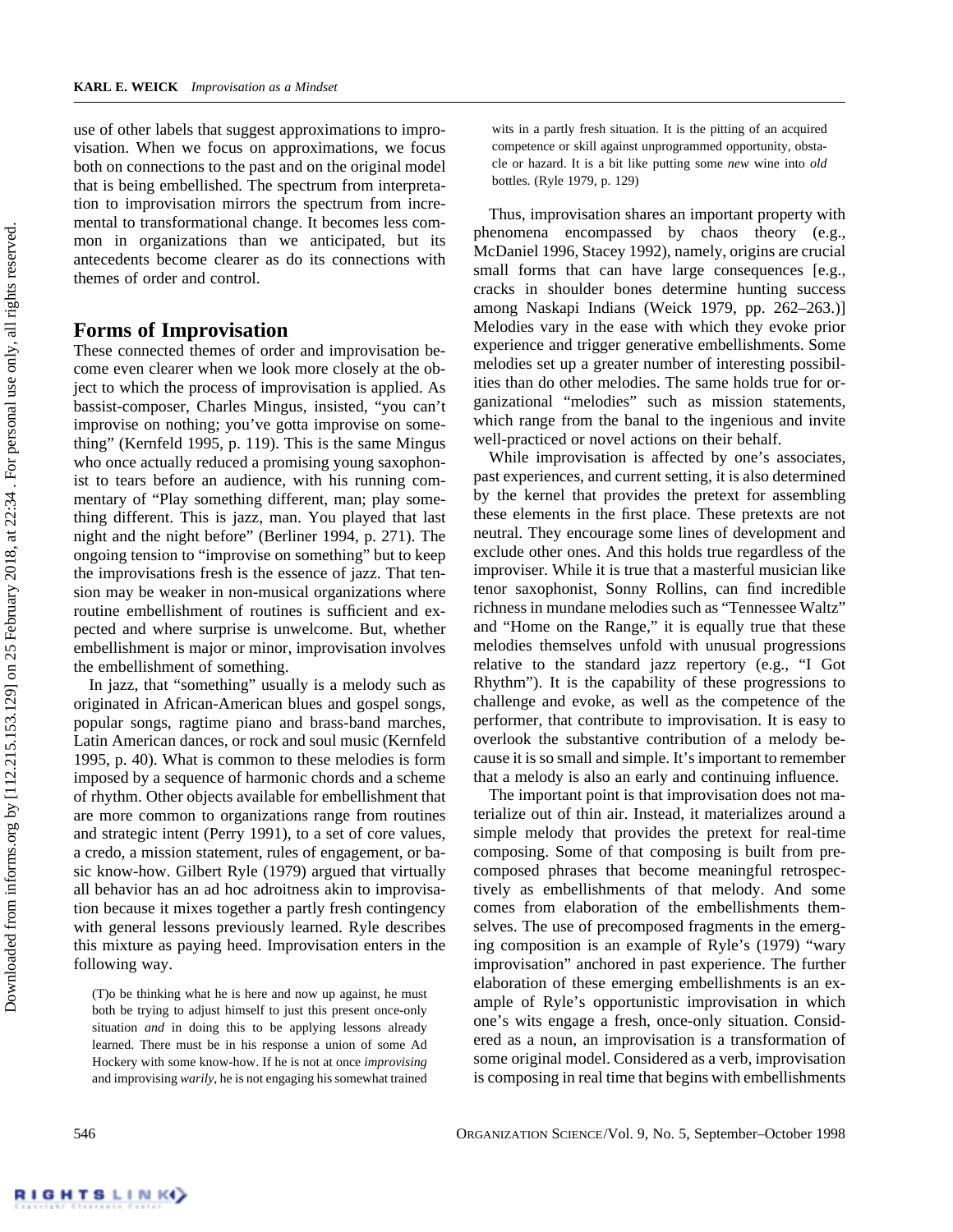of a simple model, but increasingly feeds on these embellishments themselves to move farther from the original melody and closer to a new composition. Whether treated as a noun or a verb, improvisation is guided activity whose guidance comes from elapsed patterns discovered retrospectively. Retrospect may range back as far as solos heard long before or back only as far as notes played just this moment. Wherever the notes come from, their value is determined by the pattern they make *relative to* a continuing set of constraints formed by melody. The trick in improvisation is, as Paul Desmond put it, to aim for "clarity, emotional communication on a not-too-obvious level, form in a chorus that doesn't hit you over the head but is there if you look for it, humor, and construction that sounds logical in an unexpected way" (Gioia 1988, p. 89).

### **Cognition in Improvisation**

As this more detailed picture of improvisation begins to emerge, there is a recurring implication that retrospect is significant in its production. In jazz improvisation people act in order to think, which imparts a flavor of retrospective sensemaking to improvisation. Ted Gioia puts it this way: unlike an architect who works from plans and looks ahead, a jazz musician cannot "look ahead at what he is going to play, but he can look behind at what he has just played; thus each new musical phrase can be shaped with relation to what has gone before. He creates his form retrospectively" (Gioia 1988, p. 61). The jazz musician, who creates form retrospectively, builds something that is recognizable from whatever is at hand, contributes to an emerging structure being built by the group in which he or she is playing, and creates possibilities for the other players. Gioia's description suggests that intention is loosely coupled to execution, that creation and interpretation need not be separated in time, and that sensemaking rather than decision making is embodied in improvisation. All three of these byproducts of retrospect create a different understanding of organized action than the one we are more accustomed to where we commonly look for the implementation of intentions, the interpretation of prior creations, and for decisions that presume prior sensemaking.

When musicians describe their craft, the importance of retrospect becomes clear, as these excerpts make clear.

After you initiate the solo, one phrase determines what the next is going to be. From the first note that you hear, you are responding to what you've just played: you just said this on your instrument, and now that's a constant. What follows from that? And then the next phrase is a constant. What follows from that? And so on and so forth. And finally, let's wrap it up so that everybody understands that that's what you're doing. It's like

language: you're talking, you're speaking, you're responding to yourself. When I play, it's like having a conversation with myself. (Max Roach cited in Berliner 1994, p. 192)

If you're not affected and influenced by your own notes when you improvise, then you're missing the whole essential point. (Lee Konitz cited in Berliner 1994, p. 193)

When I start off, I don't know what the punch line is going to be. (Buster Williams cited in Berliner 1994, p. 218)

The importance of retrospect for improvisation imposes new demands that suggest why organizational improvisation may be rare. To add to a store of ironies that are beginning to accumulate, not only is improvisation grounded in forms, but it is also grounded in memory. Forms and memory and practice are all key determinants of success in improvisation that are easy to miss if analysts become preoccupied with spontaneous composition. Implied in each musician's account is the relationship that "the larger and more complex the musical ideas artists initially conceive, the greater the power of musical memory and mental agility required to transform it" (Berliner 1994, p. 194).

To improve improvisation is to improve memory, whether it be organizational (Walsh and Ungson 1991), small group (Wegner 1987), or individual (Neisser and Winograd 1988). To improve memory is to gain retrospective access to a greater range of resources. Also implied here is the importance of listening *to oneself* as well as to other people. Prescriptions in organizational studies tout the importance of listening to others (e.g., the big news at GE is that Jack Welch discovered ears) but miss the fact that good improvisation also requires listening to one's own comments and building on them.

The reader is referred back to the description of composing in the moment on p. 543 that starts "while they are performing," to see again how important memory is to improvisation. This importance is reflected in formal jazz study.

In one class, a teacher arbitrarily stopped the solos of students and requested that they perform their last phrase again. When they could not manage this, he chastised them for being "like people who don't listen to themselves while they speak." Aspiring improvisers must cultivate impressive musical recall in both aural and physical terms if they are to incorporate within their ongoing conversation new ideas conceived in performance. (Berliner 1994, p. 200)

Viewed through the lens of retrospect, jazz looks like this.

The artist can start his work with almost random maneuver—a brush stroke on a canvas, an opening line, a musical motif and then adapt his later moves to this initial gambit. A jazz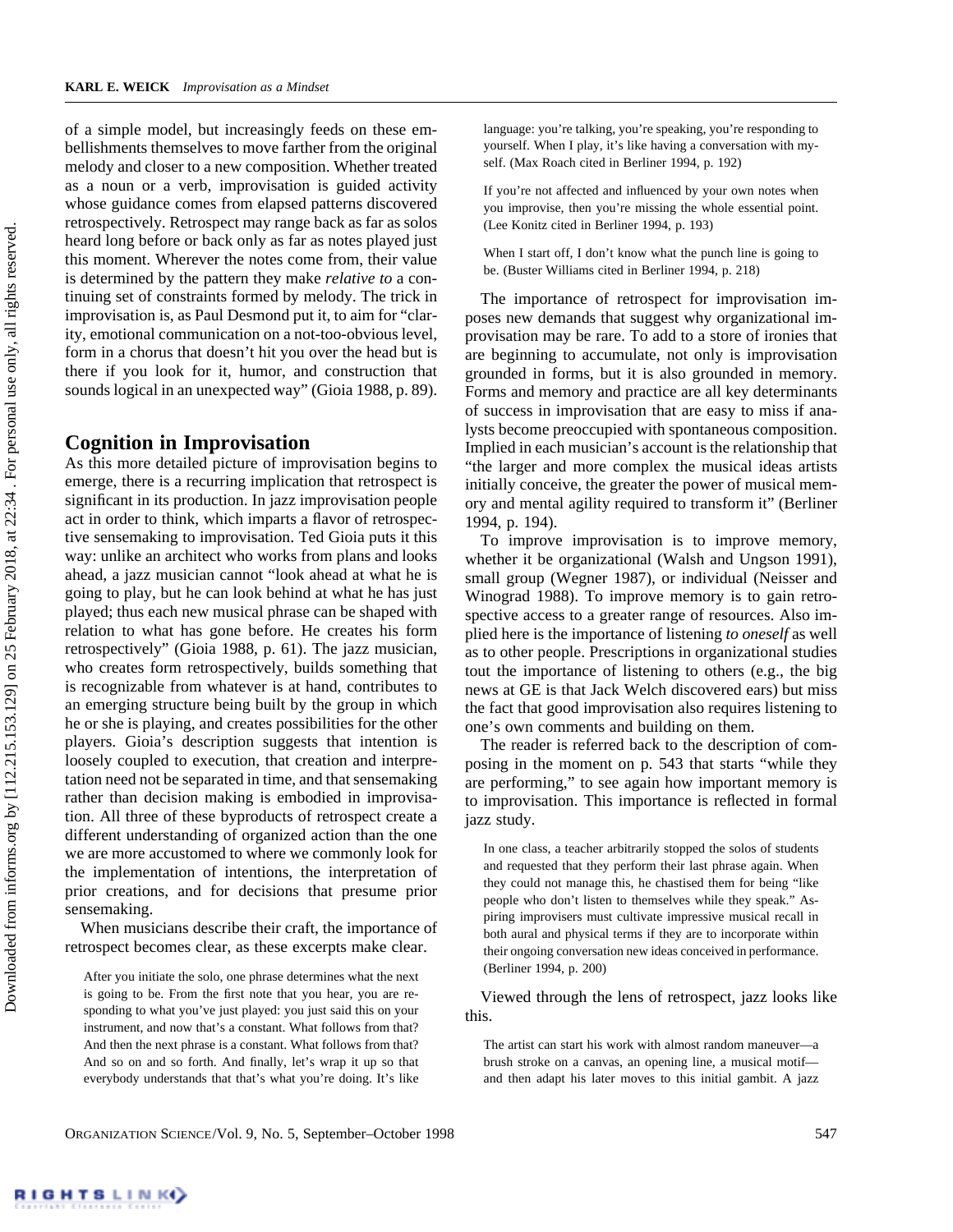improviser, for example, might begin his solo with a descending five-note phrase and then see, as he proceeds, that he can use this same five-note phrase in other contexts in the course of his improvisation.

This is, in fact, what happens in Charlie Parker's much analyzed improvisation on Gershwin's "Embraceable You." Parker begins with a five-note phrase (melodically similar to "you must remember this" phrase in the song "As Time Goes By") which he employs in a variety of ingenious contexts throughout the course of his improvisation. Parker obviously created his solo on the spot (only a few minutes later he recorded a second take with a completely different solo, almost as brilliant as the first), yet this should not lead us to make the foolish claim that his improvisation is formless. (Gioia 1988, p. 60)

Viewed through the lens of retrospect, larger issues look like this. If events are improvised and intention is loosely coupled to execution, the musician has little choice but to wade in and see what happens. What will actually happen won't be known until it is too late to do anything directly about it. All the person can do is justify and make sensible, after the fact, whatever is visible in hindsight. Since that residue is irrevocable, and since all of this sensemaking activity occurs in public, and since the person has a continuing choice as to what to do with that residual, this entire scenario seems to contain a microcosm of the committing forces that affect creative coping with the human condition (Weick 1989). Small wonder that Norman Mailer, in his famous essay "The White Negro," described jazz as "American existentialism."

This simple exposition of degrees of improvisation, forms for improvisation, and cognition in improvisation does not begin to exhaust the dimensions of jazz improvisation that are relevant for organizational theory. Other potential themes of interest might include the ways in which "mistakes" provide the platform for musical "saves" that create innovations (e.g., Berliner 1994, p. 191, 209, 210–216; Weick, 1995); skills of bricolage that enable people to make do with whatever resources are at hand (Harper 1987, Levi-Strauss 1966, Weick 1993); and social conventions that complement structures imposed by tunes (Bastien and Hostager, 1992).

### **Non-jazz Settings for Improvisation**

What I have tried to show so far is that descriptions of composing on the spur of the moment, and attempts to portray this process definitionally and dimensionally, comprise a language that allows analysts to maintain the images of order and control that are central to organizational theory and simultaneously introduce images of innovation and autonomy. The ease with which improvisation mixes together these disparate images of control

and innovation (Nemeth and Staw 1989) becomes even clearer if we look at other settings where improvisation seems to occur.

A swift way to see the potential richness of improvisation as a metaphor is simply to look in the index of Berliner's (1994) authoritative volume under the heading, "Metaphors for aspects of improvisation" (p. 869). In his analyses Berliner finds that jazz improvisation is likened to cuisine, dance, foundation building, a game of chess, a journey, landing an airplane, language, love, marriage, preparing for acting, painting, singing, sports, and acting like a tape recorder (some drummers "are like tape recorders. You play something and then they imitate it"; p. 427). By a process of backward diagnosis, we therefore expect to find improvisation where people cook, move, construct, compete, travel, etc.

Perhaps the setting that most resembles jazz improvisation, at least judging from its frequency of mention, is language acquisition and use (e.g., Ramos 1978, Suhor 1986). Jazz musician Stan Getz describes improvisation as a way of conversing.

It's like a language. You learn the alphabet, which are the scales. You learn sentences, which are the chords. And then you talk extemporaneously with the horn. It's a wonderful thing to *speak* extemporaneously, which is something I've never gotten the hang of. But musically I love to talk just off the top of my head. And that's what jazz music is all about. (Maggin 1996, p. 21)

An example of the easy movement that is possible between the two domains is Berliner's equating of improvisation with rethinking.

The activity [of jazz improvisation] is much like creative thinking in language, in which the routine process is largely devoted to rethinking. By ruminating over formerly held ideas, isolating particular aspects, examining their relationships to the features of other ideas, and, perhaps, struggling to extend ideas in modest steps and refine them, thinkers typically have the sense of delving more deeply into the possibilities of their ideas. There are, of course, also the rarer moments when they experience discoveries as unexpected flashes of insight and revelation.

Similarly, a soloist's most salient experiences in the heat of performance involve poetic leaps of imagination to phrases that are unrelated, or only minimally related, to the storehouse, as when the identities of formerly mastered patterns melt away entirely within new recombinant shapes. (Berliner 1994, pp. 216–217)

Discussions of improvisation in groups are built on images of call and response, give and take (Wilson 1992), transitions, exchange, complementing, negotiating a shared sense of the beat (see Barrett's (1998) discussion of groove), offering harmonic possibilities to someone else, preserving continuity of mood, and crossfertilization. In jazz, as in conversation, self-absorption is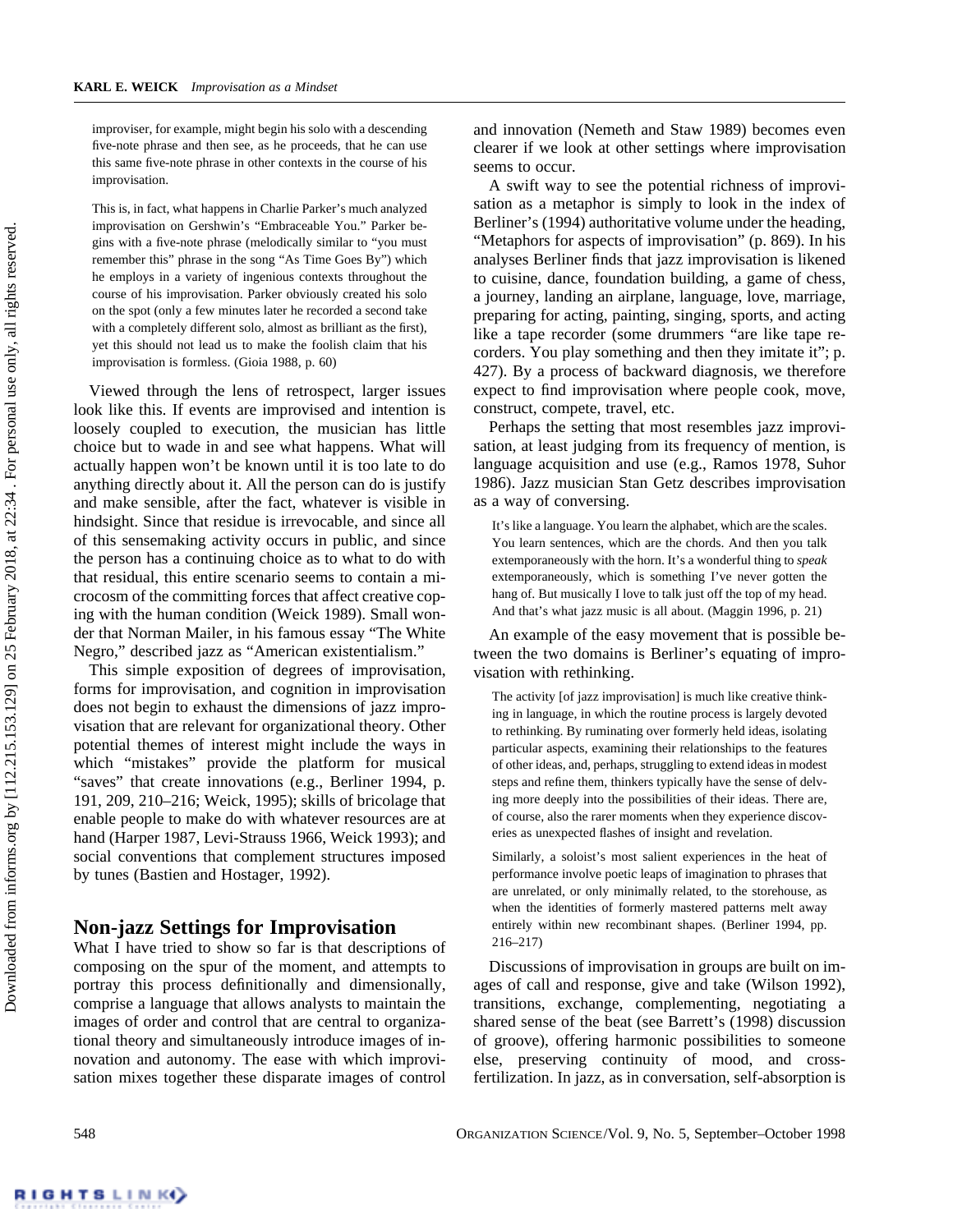a problem. Wynton Marsalis observed that in playing, as in conversation, the worst people to talk to and play with are those who, "when you're talking, they're thinking about what they are going to tell you next, instead of listening to what you're saying" (Berliner 1994, p. 401). What is also striking about jazz conversation, as with conversations in other settings, is the many levels at which they function simultaneously. Thus, jazz improvisation involves conversation between an emerging pattern and such things as formal features of the underlying composition, previous interpretations, the player's own logic, responsiveness of the instrument, other musicians, and the audience.

Managerial activities, which are dominated by language and conversation, often become synonymous with improvisation. Thus, we find Mangham and Pye (1991) proposing close parallels between improvisation and organizing. Here is what they observe in top management teams.

Our respondents assert that they learn what they are about in talking to and trusting their colleagues, that they often recognize and develop their own views in the very process of seeking consensus, that talking to others heightens their awareness, sharpens their focus. But they also assert that they are in command, that they do plan and shape the future with clear intent, that they know where it is they are heading. (p. 77)

Like jazz musicians, managers simultaneously discover targets and aim at them, create rules and follow rules, and engage in directed activity often by being clearer about which directions are not right than about specified final results. Their activity is controlled but not predetermined (Mangham and Pye 1991, p. 79).

Here is how Mangham and Pye make sense of what they observe.

What we are proposing is that in their daily interactions our managers, no less than managers elsewhere, sustain appreciative systems or improvise readinesses which reflect their values and beliefs which, in turn, are likely to be influenced by and to influence received ideas about the doing of organizing. We hold that much of the doing of organizing is either a matter of running through a *script* or an instance of *improvisation*, and that both of these activities relate to readings which have reference to appreciative systems which are, in turn, reflections of deeply held beliefs and values. (Mangham and Pye 1991, p. 36)

What Mangham and Pye (1991) make clear is that managing shares with jazz improvisation such features as simultaneous reflection and action (p. 79), simultaneous rule creation and rule following (p. 78), patterns of mutually expected responses akin to musicians moving through a melody together (p. 45), action informed by melodies in the form of codes (p. 40), continuous mixing

of the expected with the novel (p. 24), and the feature of a heavy reliance on intuitive grasp and imagination (p. 18). These managers are not just Herbert Simon's (1989) chess grandmasters who solve problems by recognizing patterns. And neither are jazz musicians. They are that, but more. The more is that they are also able to use their experience of "having been there" to recognize "that one is now somewhere else, and that that 'somewhere else' is novel and may be valuable, notwithstanding the 'rules' which declare that one cannot get here from there" (Mangham and Pye 1991, p. 83).

Daft and Weick (1984) suggest that when managers deem an environment to be unanalyzable, they seek information by means of strategies that are "more personal, less linear, more ad hoc and improvisational" (p. 287). Sutcliffe and Sitkin (1996) have argued that total quality interventions basically involve what they call a "redistribution of improvisation rights." [See also Wruck and Jensen (1994, p. 264) on allocation of decision rights to initiation, ratification, implementation, and monitoring.] Successful quality management occurs when people are newly authorized to paraphrase, embellish, and reassemble their prevailing routines, extemporaneously. Furthermore, they are encouraged to think while doing rather than be guided solely by plans. Thus, when a firm "disseminates improvisation rights" it tends to encourage the "flexible treatment of preplanned material," which means that quality improvement and jazz improvisation are closely aligned.

Improvisation is common in public-sector organizations and occurs often on the front-line, as Weiss (1980, p. 401) suggests.

Many moves are improvisations. Faced with an event that calls for response, officials use their experience, judgment, and intuition to fashion the response for the issue at hand. That response becomes a precedent, and when similar questions come up, the response is uncritically repeated. Consider the federal agency that receives a call from a local program asking how to deal with requests for enrollment in excess of the available number of slots. A staff member responds with off-the-cuff advice. Within the next few weeks, programs in three more cities call with similar questions, and staff repeat the advice. Soon what began as improvisation has hardened into policy. (p. 401)

Improvisation also occurs in settings as disparate as psychotherapy, medical diagnosis, and combat.

Improvisation is the heart of psychotherapy. Thus, it is not surprising to find that one of the most prominent and original jazz pianists, Denny Zeitlin, is also a practicing psychiatrist who sees patients approximately 30 hours per week (Herrington 1989). Keeney (1990, p. 1) describes the parallels between therapy and improvisation.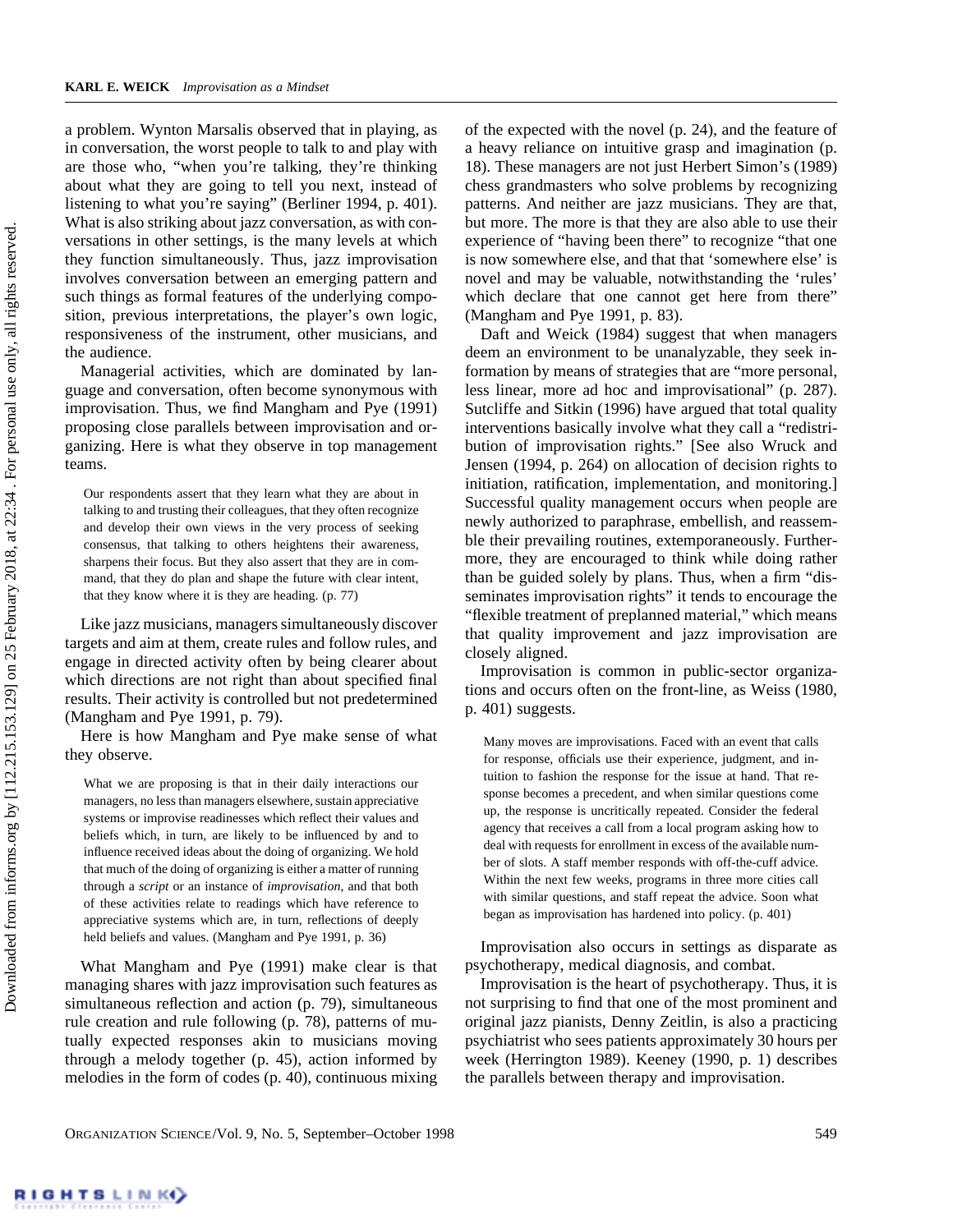Given the unpredictable nature of a client's communication, the therapist's participation in the theatrics of a session becomes an invitation to improvise. In other words, since the therapist never knows exactly what the client will say at any given moment, he or she cannot rely exclusively upon previously designed lines, pattern, or scripts. Although some orientations to therapy attempt to shape both the client and therapist into a predetermined form of conversation and story, every particular utterance in a session offers a unique opportunity for improvisation, invention, innovation, or more simply, change. (Keeney 1990, p. 1)

If therapy is viewed as improvisation, then therapies are viewed as songs. The song can be played exactly as scored or with improvisation, but one would not expect an improvisational therapist to play only one song over and over anymore than one would expect a jazz musician to play only one song throughout a lifetime.

Improvisation sometimes lies at the heart of medical diagnosis as well, but only when practitioners jettison narrow versions of decision rationality in favor of improvisation. Starbuck (1993) suggests that good doctors do not base their treatments on diagnosis. They leave diagnosis out of the chain between symptoms and treatment because it discards too much information and injects random errors. There are many more combinations of symptoms than there are diagnoses, just as there are many more treatments than diagnoses.

(T)he links between symptoms and treatments are not the most important keys to finding effective treatments. Good doctors pay careful attention to how patients respond to treatments. If a patient gets better, current treatments are heading in the right direction. But, current treatments often do not work, or they produce side-effects that require correction. The model of symptoms-diagnoses-treatments ignores the feedback loop from treatments to symptoms, whereas this feedback loop is the most important factor. (Starbuck 1993, p. 87)

#### The logic can be applied to academic research.

Academic research is trying to follow a model like that taught in medical schools. Scientists are translating data into theories, and promising to develop prescriptions from the theories. Data are like symptoms, theories like diagnoses, and prescriptions like treatments. Are not organizations as dynamic as human bodies and similarly complex? Theories do not capture all the information in data, and they do not determine prescriptions uniquely. Perhaps scientists could establish stronger links between data and prescriptions if they did not introduce theories between them. Indeed, should not data be results of prescriptions? Should not theories come from observing relations between prescriptions and subsequent data? (Starbuck 1993)

Starbuck reminds us that, when faced with incomprehensible events, there is often no substitute for acting your way into an eventual understanding of them. How can I know what I am treating until I see how it responds? To organize for diagnosis is to design a setting that generates rich records of symptoms, a plausible initial treatment, alertness to effects of treatments, and the capability to improvise from there on. Theories, diagnoses, strategies, and plans serve mostly as plausible interim stories that mix ignorance and knowledge in different patterns.

Isenberg (1985, pp. 178–179), following the work of Bursztjahn et al. (1981), has also discussed what he calls treating a patient empirically. Like Starbuck, he notes that a diagnosis, if it is inferred at all, occurs retrospectively after the patient is cured. Isenberg then generalizes this medical scenario to battlefield situations. This application fleshes out a much earlier statement by Janowitz (1959, p. 481) that a combat soldier is not a rule-following bureaucrat who is "detached, routinized, self-contained; rather his role is one of constant improvisation. . . . The impact of battle destroys men, equipment, and organization, which need constantly and continually to be brought back into some form of unity through on-the-spot improvisation." For Isenberg, the parallel between empirical medicine and empirical fighting is that in both cases

tactical maneuvers (treatment) will be undertaken with the primary purpose of learning more about (diagnosing) the enemy's position, weaponry, and strength, as well as one's own strength, mobility, and understanding of the battlefield situation.... Sometimes the officer will need to implement his or her solution with little or no problem definition and problem solving. Only after taking action and seeing the results will the officer be able to better define the problem that he or she may have already solved! (pp. 178–179)

The steady progression from jazz to other sites where improvisation is plausible culminates in the idea that living itself is an exercise in improvisation. People compose their lives, as Mary Catherine Bateson (1989) suggests in this composite description.

I have been interested in the arts of improvisation, which involve recombining partly familiar materials in new ways, often in ways especially sensitive to context, interaction, and response.... (The idea of life as an improvisatory art) started from a disgruntled reflection on my own life as a sort of desperate improvisation in which I was constantly trying to make something coherent from conflicting elements to fit rapidly changing settings. . . Improvisation can be either a last resort or an established way of evoking creativity. Sometimes a pattern chosen by default can become a path of preference.... Much biography of exceptional people is built around the image of a quest, a journey through a timeless landscape toward an end that is specific, even though it is not fully known.... (These assumptions are increasingly inappropriate today because) fluidity and discontinuity are central to the reality in which we live. Women have always lived discontinuous and contingent lives, but men today are newly vulnerable, which turns women's traditional adaptations into a resource. . . . The physical rhythms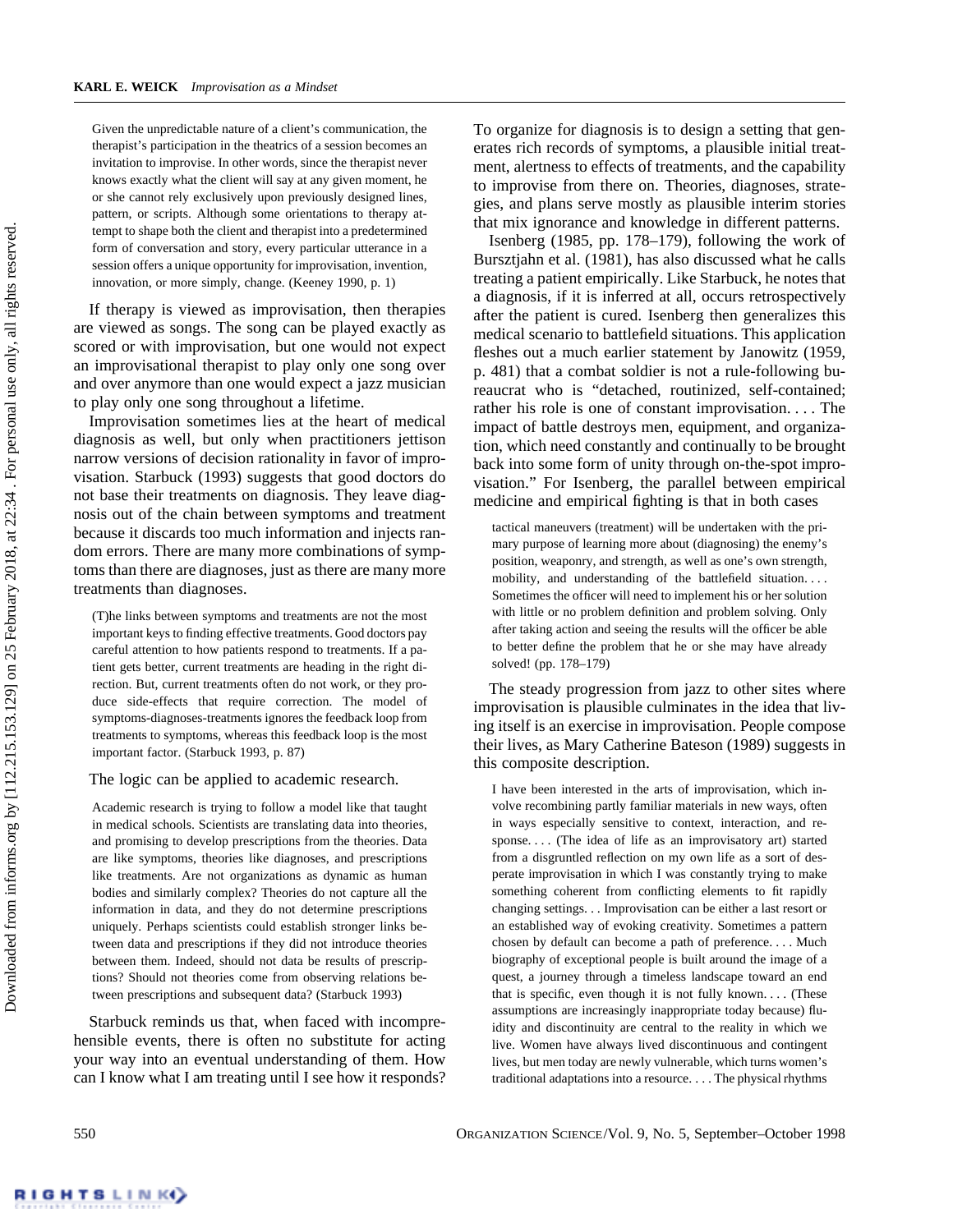of reproduction and maturation create sharper discontinuities in women's lives than in men's, the shifts of puberty and menopause, of pregnancy, birth, and lactation, the mirroring adaptations to the unfolding lives of children, their departures and returns, the ebb and flow of dependency, the birth of grandchildren, the probability of widowhood. As a result, the ability to shift from one preoccupation to another, to divide one's attention, to improvise in new circumstances, has always been important to women. (pp. 2, 3, 4, 5, 6, 13)

The newfound urgency in organizational studies to understand improvisation and learning is symptomatic of growing societal concerns about how to cope with discontinuity, multiple commitments, interruptions, and transient purposes that dissolve without warning. To understand more about improvisation undoubtedly will help us get a better grasp on innovation in organizations. That's important. But it is not nearly as important as is understanding how people in general "combine familiar and unfamiliar components in response to new situations, following an underlying grammar and an evolving aesthetic" (Bateson 1989, p. 3). To watch jazz improvisation unfold is to have palpable contact with the human condition. Awe, at such moments, is understandable.

#### **Implications for Theory**

While several implications for organizational theory have already been mentioned, I want to suggest some of the richness implicit in improvising by brief mention of its relation to postmodern organizational theory and to paradox.

The idea of improvisation is important for organizational theory because it gathers together compactly and vividly a set of explanations suggesting that to understand organization is to understand organizing or, as Whitehead (1929) put it, to understand "being" as constituted by its "becoming." This perspective, found in previous work by people such as Allport (1962), Buckley (1968), Follett (1924), Mangham and Pye (1991), Maruyama (1963), Mintzberg and McHugh (1985), and Weick (1969, 1979) has been newly repackaged as the "unique intellectual preoccupation of 'postmodern' organizational theorists" (Chia 1996, p. 44). Thus, we find people talking once more about the ontology of becoming, using images already familiar to process theorists and musicians alike, images such as emergence, fragments, micro-practices that enact order, reaccomplishment, punctuation, recursion, reification, relations, transcience, flux, and "a sociology of verbs rather than a sociology of nouns" (Chia 1996, p. 49). If theorists take improvisation seriously, they may be able to give form to the idea of "becoming realism" (Chia 1996) and add to what we already know.

They may, for example, be able to do more with the simultaneous presence of seeming opposites in organizations than simply label them as paradoxes. There is currently an abundance of conceptual dichotomies that tempt analysts to choose between things like control and innovation, exploitation and exploration, routine and nonroutine, and automatic and controlled, when the issue in most organizations is one of proportion and simultaneity rather than choice. Improvisation is a mixture of the precomposed and the spontaneous, just as organizational action mixes together some proportion of control with innovation, exploitation with exploration, routine with nonroutine, automatic with controlled. The normally useful concepts of routine (Gersick and Hackman 1990, Cohen and Bacdayan 1994) and innovation (Amabile 1988, Dougherty 1992) have become less powerful as they have been stretched informally to include improvisation. Thus, a routine becomes something both repetitious and novel, and the same is true for innovation. A similar loss of precision [Reed (1991) refers to it as a "rout"] has occurred in the case of decision making where presumptions of classical rationality are increasingly altered to incorporate tendencies toward spontaneous revision. Neither decisions nor rationality can be recognized in the resulting hodgepodge. What is common among all of these instances of lost precision is that they attempt to acknowledge the existence of improvisation, but do so without giving up the prior commitment to stability and order in the form of habit, repetition, automatic thinking, rational constraints, formalization, culture, and standardization. The result, when theorists graft mechanisms for improvisation onto concepts that basically are built to explain order, is a caricature of improvisation that ignores nuances highlighted in previous sections. These caricatures leave out properties of organizational improvisation such as the tension involved in mixing the intended and the emergent and the strong temptation to simplify in favor of one or the other; the possibility that order can be accomplished by means of ongoing ambivalent mixtures of variation and retention that permit adaptation to dynamic situations; the chronic temptation to fall back on well-rehearsed fragments to cope with current problems even though these problems don't exactly match those present at the time of the earlier rehearsal; the use of emergent structures as sources for embellishment which enables quick distancing from previous solutions; the close resemblance between improvising and editing; the sensitivity of improvisation to originating conditions; and the extensive amount of practice necessary to pull off successful improvisation. The remedy would seem to lie in a variety of directions such as positing routines, innovation, and decision making as inputs to improvisation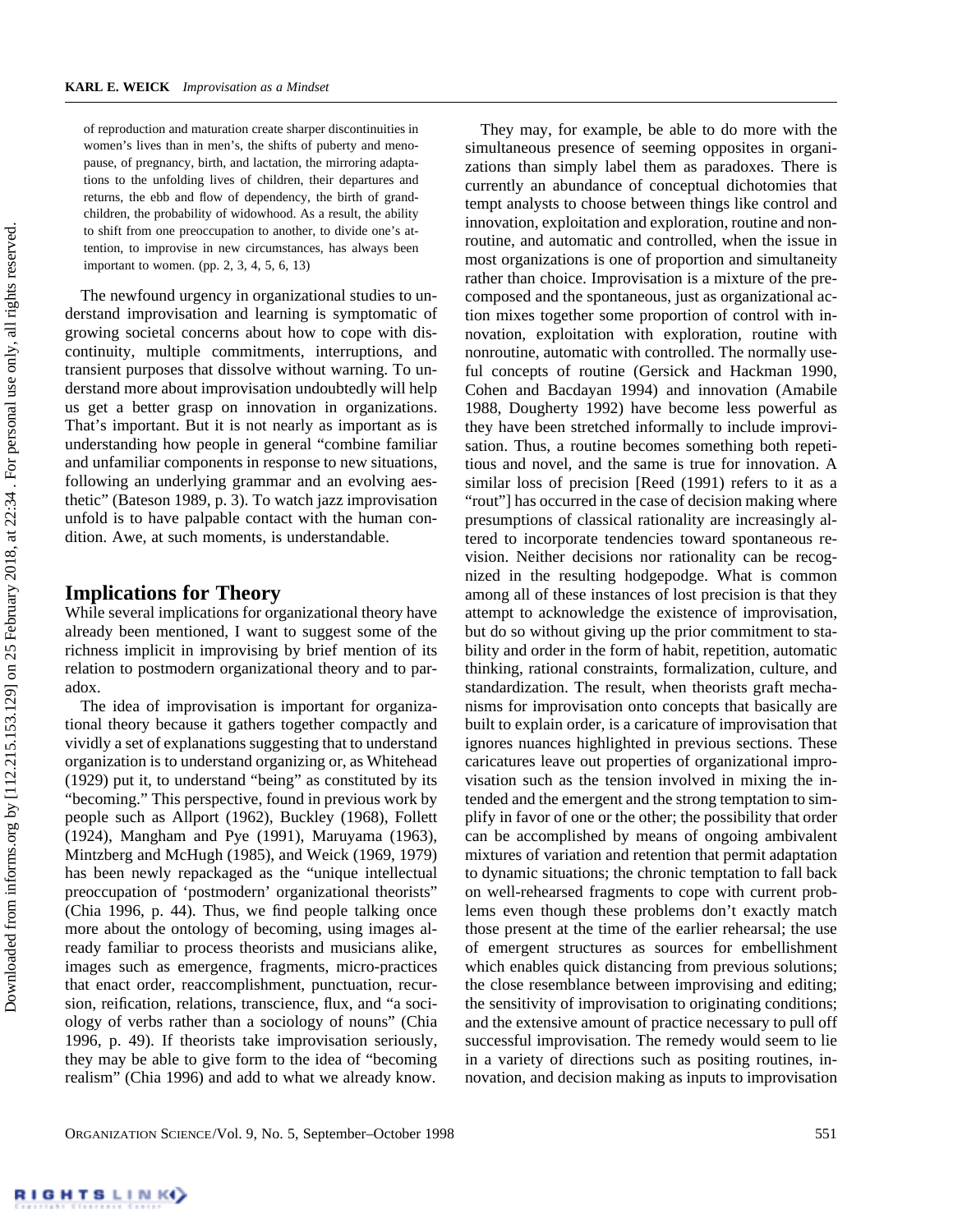akin to melodies (e.g., people improvised on this routine); treating improvisation as a distinct form of each (e.g., this routine was executed improvisationally); treating each of the three as a distinct way to engage in organizational improvisation (e.g., routinizing of improvisation); and, treating improvisation as a stand alone process like the other three consisting of a fixed sequence of conceiving, articulating, and remembering.

## **Implications for Practice**

The concept of improvisation also engages several concepts in mainstream organizational practice and likewise suggests ways to strengthen them. For example, if time is a competitive advantage then people gain speed if they do more things spontaneously without lengthy prior planning exercises (Crossan and Sorrenti 1996, p. 4). To do more things spontaneously is to become more skilled at thinking on your feet, a skill that is central in improvisation even though it is not given much attention in accounts of managerial action. Improvisation has implications for staffing. Young musicians who are laden with technique often tend to be poor at improvisation because they lack voices, melodies, and feeling (Berliner 1994, p. 792, ftn. 17; Davis 1986, p. 87), which sounds a lot like the liability that corporations associate with newly minted MBAs. The remedy for students is to mix listening with history, practice, modeling, and learning the fundamentals, which can be tough if they are driven, instrumental, in a hurry, and have little sense of what they need to know. The irony is that it is this very haste which dooms them to be a minor player who sounds like every other technique-laden minor player, none of whom have much to say.

If we treat the preceding description of improvisation as if it contained the shell of a set of prescriptions for adaptive organizing, then here are some possible characteristics of groups with a high capability for improvisation:

1. Willingness to forego planning and rehearsing in favor of acting in real time;

2. Well developed understanding of internal resources and the materials that are at hand;

3. Proficient without blueprints and diagnosis;

4. Able to identify or agree on minimal structures for embellishing;

5. Open to reassembly of and departures from routines;

6. Rich and meaningful set of themes, fragments, or phrases on which to draw for ongoing lines of action;

7. Predisposed to recognize partial relevance of previous experience to present novelty;

8. High confidence in skill to deal with nonroutine events;

9. Presence of associates similarly committed to and competent at impromptu making to;

10. Skillful at paying attention to performance of others and building on it in order to keep the interaction going and to set up interesting possibilities for one another.

11. Able to maintain the pace and tempo at which others are extemporizing.

12. Focused on coordination here and now and not distracted by memories or anticipation;

13. Preference for and comfort with process rather than structure, which makes it easier to work with ongoing development, restructuring, and realization of outcomes, and easier to postpone the question, what will it have amounted to?

#### **Limits to Improvisation**

If theorists conceptualize organizations as sites where the activity of improvisation occurs, this may offset their tendency to dwell on themes of control, formalization, and routine. It may also help them differentiate the idea of "flexibility," which tends to be used as a catchall for the innovative remainder. Nevertheless, there are good reasons why the idea of improvisation may have limited relevance for organizations. If organizations change incrementally—punctuations of an equilibrium seldom materialize out of thin air without prior anticipations then those incremental changes are more like interpretation and embellishment than variation or improvisation. Thus, even if organizations wanted to improvise, they would find it hard to do so, and probably unnecessary. Improvisation in one unit can also compound the problems faced by other units to which it is tightly coupled. Furthermore, bursts of improvisation can leave a firm with too many new products and processes to support (Miner et al. 1996, p. 26).

The intention of a jazz musician is to produce something that comes out *differently* than it did before, whereas organizations typically pride themselves on the opposite, namely, reliable performance that produces something that is standardized and comes out the same way it did before. It is hard to imagine the typical manager feeling "guilty" when he or she plays things worked out before. Yet most jazz musicians perform with the intention of "limiting the predictable use of formerly mastered vocabulary" (Berliner 1994, p. 268). Parenthetically, it is interesting to note that the faster the tempo at which a musician plays, the more likely he or she is to fall back on the predictable use of a formerly mastered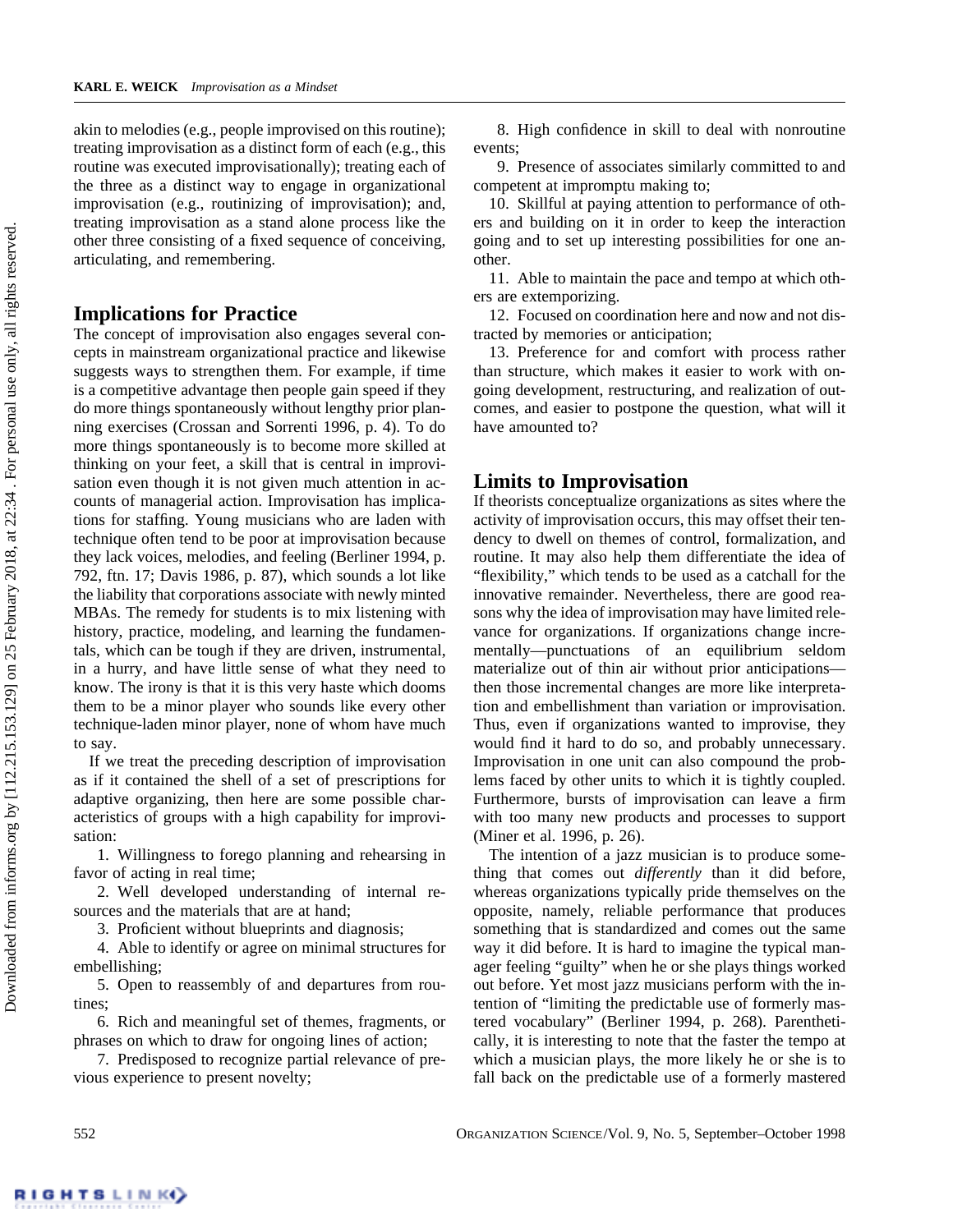vocabulary. It is difficult to be affected by one's own newly created notes when musical ideas have to be conceived and executed at  $8\frac{1}{2}$  eighth notes per second (tempo of one quarter note  $= 310$ ). At extremely fast tempos there is no choice but to use preplanned, repetitive material to keep the performance going. This suggests that there are upper limits to improvisation. If this is true then high-velocity organizations (Eisenhardt 1989)—which resemble jazz ensembles in many ways—become especially interesting as sites where the increasing tempo of activity may encourage, not improvisation, but a sudden reversion back to old ideas that have no competitive edge. A key issue in high-velocity organizations is just how much of a constraint velocity really is. Recall that in the case of jazz improvisation, creative processes continually struggle under the unrelenting demands of a steady beat. In jazz improvisation, deadlines are reckoned in seconds and minutes whereas high-velocity organizations deal with deadlines reckoned in hours and days. While it is true that pressure is pressure, it is also true that at some speeds memory plays an increasingly large role in the product produced. This suggests that high-velocity organizations may have more latitude for improvisation than do jazz ensembles, but only up to a point. High velocity organizations may be vulnerable in ways similar to those described by Starbuck and Milliken (1988) and Miller (1993). Success encourages simplification, more risk taking, less slack, and accelerated production, all of which shrink the time available for adaptive improvisation and force people back on older ideas and away from the very innovating that made them successful in the first place.

Even if organizations are capable of improvisation, it is not clear they need to do it. One of the realities in jazz performance is that the typical audience is none the wiser if a musician makes a mistake and buries it, plays a memorized solo, solves a tough problem, inserts a clever reference to a predecessor, or is playing with a broken instrument and working around its limits. If composing in real time is difficult and risky, and if the customer is unable to appreciate risk taking anyway, then the only incentives to take those risks lie with one's own standards and with fellow musicians. Those incentives may be sufficient to hold sustained improvisation in place. However, most organizations may not reward originality under the assumption that customers don't either. If we add to these characteristics the fact that the musical consequences in a jazz performance are irreversible whereas managers try never to get into anything without a way out, and the fact that musicians love surprises but managers hate them, then we begin to see that improvisation may be absent

from the organizational literature, not because we haven't looked for it, but because it isn't there.

My bet is that improvising is close to the root process in organizing and that organizing itself consists largely of the embellishment of small structures. Improvising may be a tacit, taken-for-granted quality in all organizing that we fail to see because we are distracted by more conspicuous artifacts such as structure, control, authority, planning, charters, and standard operating procedures. The process that animates these artifacts may well consist of ongoing efforts to rework and reenact them in relation to unanticipated ideas and conditions encountered in the moment. In organizing as in jazz, artifacts and fragments cohere because improvised storylines impose modest order among them in ways that accommodate to their peculiarities. Order through improvisation may benefit some organizations under some conditions and be a liability under other conditions. These contingencies need to be spelled out. But so too does the sense in which improvisation may be part of the infrastructure present in all organizing.

#### **Conclusion**

A final sense in which jazz improvisation mirrors life is captured in an entry from Norman Mailer's journal dated December 17, 1954 (source of this quotation is unknown).

Jazz is easy to understand once one has the key, something which is constantly triumphing and failing. Particularly in modern jazz, one notices how Brubeck and Desmond, off entirely on their own with nothing but their nervous system to sustain them, wander through jungles of invention with society continually ambushing them. So the excitement comes not from victory but from the effort merely to keep musically alive. So, Brubeck, for example will to his horror discover that he has wandered into a musical cliché, and it is thrilling to see how he attempts to come out of it, how he takes the cliché, plays with it, investigates it, pulls it apart, attempts to put it together into something new and sometimes succeeds, and sometimes fails, and can only go on, having left his record of defeat at that particular moment. That is why modern jazz despite its apparent lyricalness is truly cold, cold like important conversations or Henry James. It is cold and it is nervous and it is under tension, just as in a lunch between an editor and an author, each makes mistakes and successes, and when it is done one hardly knows what has happened and whether it has been for one's good or for one's bad, but an "experience," has taken place. It is also why I find classical music less exciting for that merely evokes the echo of a past "experience"—it is a part of society, one of the noblest parts, perhaps, but still not of the soul. Only the echo of the composer's soul remains. And besides it consists too entirely of triumphs rather than of life.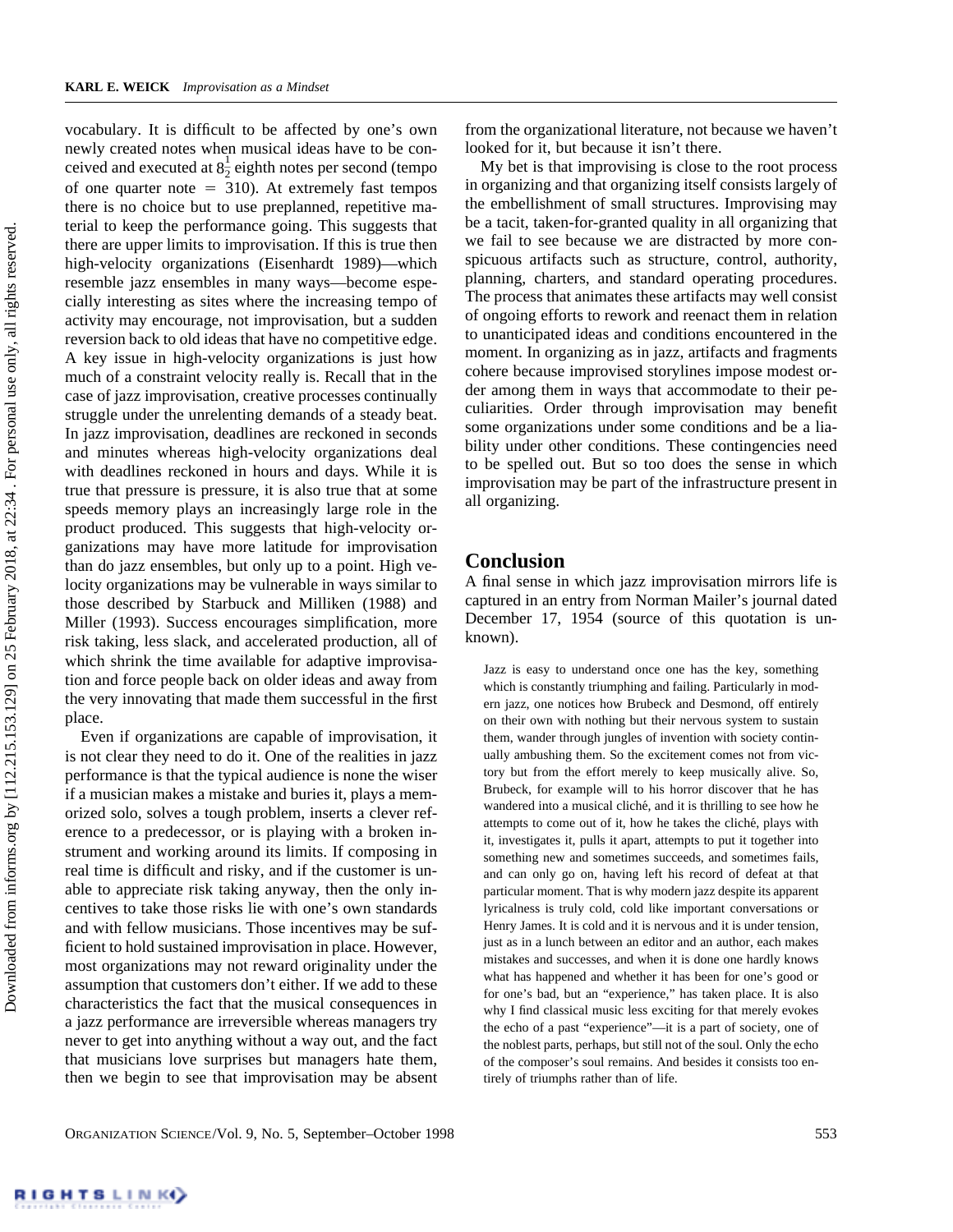Life in organizations is filled with potential inventions that get ambushed when people slide into old clichés. Pulling oneself out is tense work. It can be cold work. Occasionally there is triumph. Usually, however, as people at Honda put it, "A 1 per cent success rate is supported by mistakes made 99 per cent of the time" (Nonaka and Takeuchi 1995, p. 232). Jazz improvisation, itself built of "moments of rare beauty intermixed with technical mistakes and aimless passages" (Gioia 1988, p. 66), teaches us that there is life beyond routines, formalization, and success. To see the beauty in failures of reach is to learn an important lesson that jazz improvisation can teach.<sup>1</sup>

#### **Endnote**

<sup>1</sup>This essay expands on themes mentioned in my brief remarks in Vancouver on August 8, 1995 (e.g., "defining characteristics of improvisation," "examples of improvisation in non-musical settings") and it retains all specifics used to ground those themes (e.g., Pyle and Gioia on adroit ad hoc action, Mingus on melodies, Keeney on psychotherapy, and Mailer on society's proneness to ambush invention). These expansions are a perfect example of "reworking precomposed material in relation to unanticipated ideas" conceived *during* the writing itself, which is simply another way of saying, it is an exhibit of improvisation.

#### **References**

- Allport, F. H. 1962. A structuronomic conception of behavior: Individual and collective. *Journal of Abnormal and Social Psychology.* **64** 3–30.
- Amabile, T. M. 1988. A model of creativity and innovation in organizations. *Research in Organizational Behavior.* **10** 123–167. JAI, Greenwich, CT.
- Barrett, Frank. 1998. Creativity and Improvisation in Jazz and Organizations: Implications for Organizational Learning. *Organization Science* **9** 5 605–622.
- Bastien, D. T., T. J. Hostager. 1992. Cooperation as communicative accomplishment: A symbolic interaction analysis of an improvised jazz concert. *Communication Studies.* **43** 92–104.
- Bateson, M. C. 1989. *Composing a Life.* Atlantic Monthly, New York.
- Berliner, Paul F. 1994. *Thinking in Jazz: The Infinite Art of Improvisation.* Univ. of Chicago, Chicago, IL.
- Buckley, W. 1968. Society as a complex adoptive system. W. Buckley, ed. *Modern Systems Research for the Behavioral Scientist* Aldine, Chicago, IL. 490–513.
- Bursztjahn, H., A. Feinbloom, R. Hamm, A. Brodsky 1981. *Medical Choices, Medical Chances.* Dell, New York.
- Chia, R. 1996. The problem of reflexivity in organizational research: Towards a postmodern science of organization. *Organization.* **3** 31–59.
- Cohen, M. D., P. Bacdayan. 1994. Organizational routines are stored as procedural memory: Evidence from a laboratory study. *Organization Science.* **5** 554–568.
- Crossan, M., M. Sorrenti. 1996. Making sense of improvisation. Unpublished manuscript. Univ. of Western Ontario.
- Daft, R., K. Weick. 1984. Toward a model of organizations as interpretation systems. *Academy of Management Review.* **9** 284–295. Davis, F. 1986. *In the Moment.* Oxford, New York.
- Dougherty, D. 1992. Interpretive barriers to successful product innovation in large firms. *Organization Science.* **3** 179–202.
- Eisenberg, E. 1990. Jamming! Transcendence through organizing. *Communication Research.* **17** 2 139–164.
- Eisenhardt, K. M. 1989. Making fast strategic decisions in highvelocity environments. *Academy of Management Journal.* **32** 543–576.
- Follett, M. P. 1924. *Creative Experience.* Longmans, Green, New York.
- Gersick, C. J. G., J. R. Hackman. 1990. Habitual routines in taskperforming groups. *Organizational Behavior and Human Decision Processes.* **47** 65–97.
- Gioia, T. 1988. *The Imperfect Art.* Oxford, New York.
- Harper, D. 1987. *Working Knowledge.* Univ. of Chicago Press, Chicago, IL.
- Herrington, B. S. 1989. Merging of music, psychiatry yields richly composed life. *Psychiatric News.* April 7, 16+.
- Isenberg, D. J. 1985. Some hows and whats of managerial thinking: Implications for future army leaders. J. G. Hunt and J. D. Blair, eds., *Leadership on the Future Battlefield.* Pergamon-Brassey's, Washington, DC. 168–181.
- Janowitz, M. 1959. Changing patterns of organizational authority: The military establishment. *Administrative Science Quarterly.* **3** 473– 493.
- Keeney, B.P. 1990. *Improvisational Therapy.* Guilford, New York.
- Kernfeld, B. 1995. *What to Listen for in Jazz.* Yale Univ., New Haven,  $CT$
- Levi-Strauss, C. 1966. *The Savage Mind.* Univ. of Chicago, Chicago, IL.
- Maggin, D. L. 1996. *Stan Getz: A Life in Jazz.* Morrow, New York.
- Mangham, I., A. Pye. 1991. *The Doing of Managing.* Blackwell, Oxford, UK.
- Maruyama, M. 1963. The second cybernetics: Deviation-amplifying mutual causal processes. *American Scientist.* **51** 164–179.
- McDaniel, Reuben R., Jr. 1996. Strategic leadership: A view from quantum and chaos theories. W. J. Duncan, P. Ginter, L. Swayne, eds., *Handbook of Health Care Management.* Blackwell, Oxford, UK.
- Miller, D. 1993. The architecture of simplicity. *Academy of Management Review.* **18** 116–138.
- Miner, A. J., C. Moorman, C. Bassoff. 1996. Organizational improvisation in new product development. Unpublished manuscript. University of Wisconsin, Madison, WI.
- Mintzberg, H., A. McHugh. 1985. Strategy formation in an adhocracy. *Administrative Science Quarterly.* **30** 160–197.
- Neisser, U., E. Winograd, eds. 1988. *Remembering Reconsidered: Ecological and Traditional Approaches to the Study of Memory.* Cambridge University, Cambridge, UK.
- Nemeth, C. J., B. M. Staw. 1989. The tradeoffs of social control and innovation in groups and organizations. L. Berkowitz, ed. *Advances in Experimental Social Psychology.* **22** 175–210. Academic, San Diego, CA.
- Nonaka, I., H. Takeuchi. 1995. *The Knowledge-creating Company.* Oxford, New York.
- Perry, L. T. 1991. Strategic improvising: How to formulate and implement competitive strategies in concert. *Organizational Dynamics.* **19** 4, 51–64.
- Ramos, R. 1978. The use of improvisation and modulation in natural talk: An alternative approach to conversational analysis. N. K.